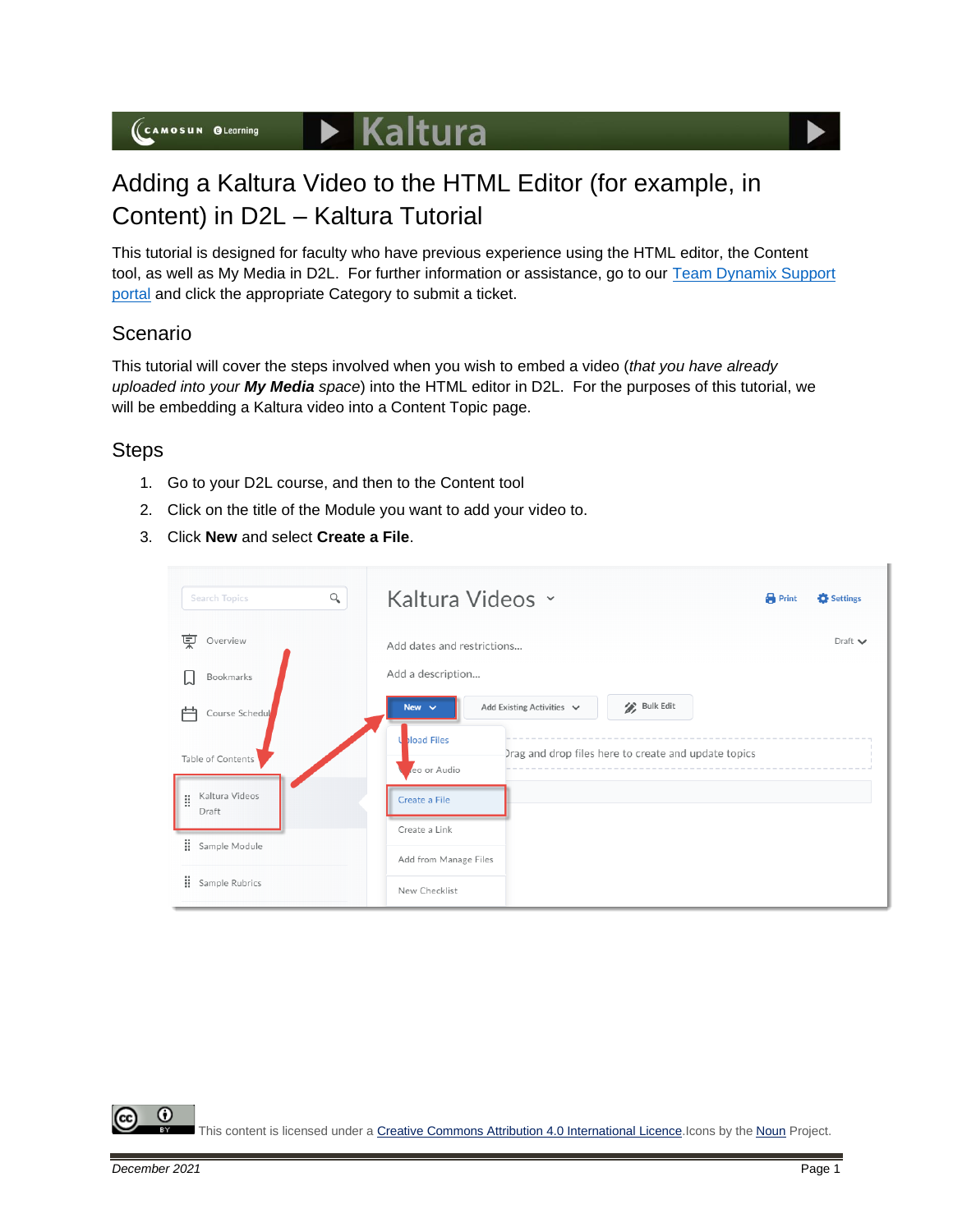4. Give your Topic a **Title**. Then click in the **HTML** editor box and add some text to provide a context for the video you will be embedding. For example, explain to your students what the video is about and what they should be watching/listening for. Make sure to hit your Enter key so your cursor appears below the text you just typed in, otherwise your video may not appear where you want it to! Click on the **Insert Stuff** icon at the top left of the HTML editor.

| Create a File in "Kaltura Videos"                                                                             |                                                                                                                                                          |          |
|---------------------------------------------------------------------------------------------------------------|----------------------------------------------------------------------------------------------------------------------------------------------------------|----------|
| Kaltura Video Test                                                                                            | En Browse for a Template                                                                                                                                 |          |
| $\sigma^{\!\mathcal{O}}$<br><b>B</b> $I \underline{\cup}$<br>p <mark>e</mark><br>Paragraph<br>$\checkmark$    | 小華 召 追り<br>騦<br>Verdana<br>$\blacktriangledown$<br>$\vee$ Size<br>$\overline{\phantom{a}}$<br>$\checkmark$<br>$\blacksquare$<br>$\overline{\phantom{a}}$ | $\cdots$ |
| This video has a small embedded here as a test of how to embed a video from My Media into HTML editor in D2L. |                                                                                                                                                          |          |
|                                                                                                               |                                                                                                                                                          |          |
|                                                                                                               |                                                                                                                                                          |          |
|                                                                                                               |                                                                                                                                                          |          |
|                                                                                                               |                                                                                                                                                          |          |
|                                                                                                               |                                                                                                                                                          |          |
| <b>Publish</b><br>Save as Draft<br>Cancel                                                                     | 4 % 5 民談名                                                                                                                                                |          |

#### maninig Course ou **Insert Stuff**  $\times$  $\overline{a}$ Computer  $\overline{\mathbf{r}}$  $\rightarrow$ rse Offering Files  $\blacksquare$  Co  $\rightarrow$  $\leq$  Sha ed Files  $\,$  $e^{\theta}$  ePoi folio  $\rightarrow$ **TOM** YouT  $\rightarrow$ **ee** Flick  $\rightarrow$ S Insert lnk  $\,$ bed Code **Enter El**  $\,$ Add from My Media C)  $\rightarrow$ Cancel /ı.

### 5. In the **Insert Stuff** pop-up, click **Add from My Media**.

This content is licensed under [a Creative Commons Attribution 4.0 International Licence.I](https://creativecommons.org/licenses/by/4.0/)cons by the [Noun](https://creativecommons.org/website-icons/) Project.

 $\odot$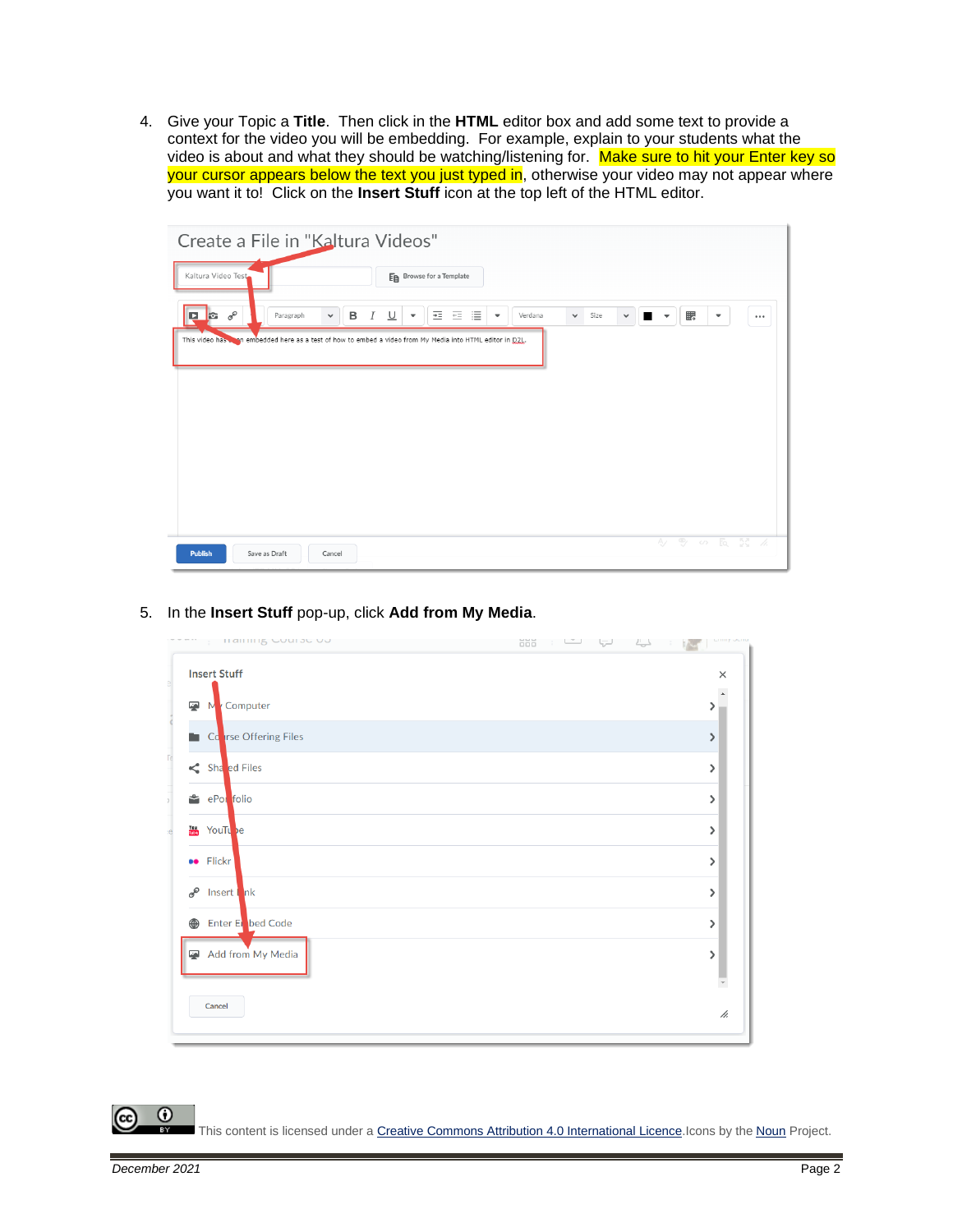6. It may take a few seconds for your My Media space to appear. When it does, find the video you want to embed, and click **Embed**.



7. Once the video appears in the Preview area, click **Insert**.



This content is licensed under [a Creative Commons Attribution 4.0 International Licence.I](https://creativecommons.org/licenses/by/4.0/)cons by the [Noun](https://creativecommons.org/website-icons/) Project.

 $\odot$